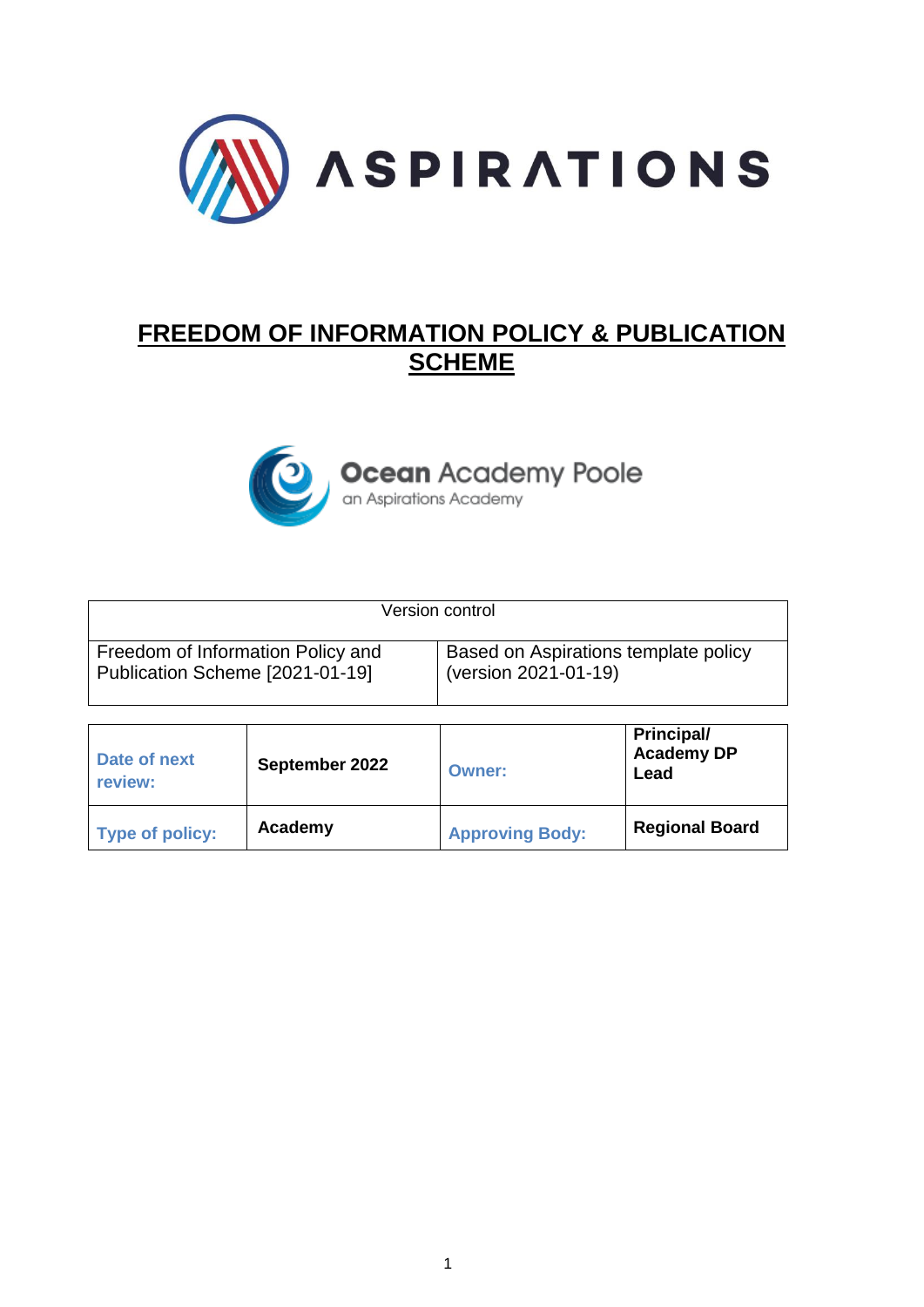## **FREEDOM OF INFORMATION POLICY & PUBLICATION SCHEME**

## **1. SECTION 1 – INTRODUCTION**

- 1.1. This is the Aspirations Academies Trust's publication scheme on information available under the Freedom of Information Act 2000, as applicable to Ocean Academy
- 1.2. The Freedom of Information Act 2000 gives individuals the right to access official information from public bodies. Under the Act, any person has a legal right to ask for access to information held by the Academy. They are entitled to be told whether the Academy holds the information, and to receive a copy, subject to certain exemptions. While the Act assumes openness, it recognises that certain information is sensitive. There are exemptions to protect this information. Full details on how requests can be made are set out in section 2 of this policy.
- 1.3. Public Authorities should be clear and proactive about the information they will make public. For this reason, a publication scheme is available and can be found at section 3 of this policy.
- 1.4. This policy does not form part of any individual's terms and conditions of employment with the Academy and is not intended to have contractual effect.
- 1.5. This policy should be used in conjunction with the Academy's Data Protection Policy.

# **2. SECTION 2 – FREEDOM OF INFORMATION REQUESTS**

- 2.1. Requests under Freedom of Information should be made to Jane Burry (Office Manager). If any other staff member receives a FOI request, then they should forward this to the above postholder.
- 2.2. Requests for information that are not data protection or environmental information requests will be covered by the Freedom of Information Act: -
	- *Data Protection enquiries (or Subject Access Requests/SARs)* are requests where the enquirer asks to see what personal information the Academy holds about the enquirer. If the enquiry is a Data Protection request, the Academy's Data Protection Policy should be followed.
	- *Environmental Information Regulations enquiries* are those which relate to air, water, land, natural sites, built environment, flora and fauna, health, and any decisions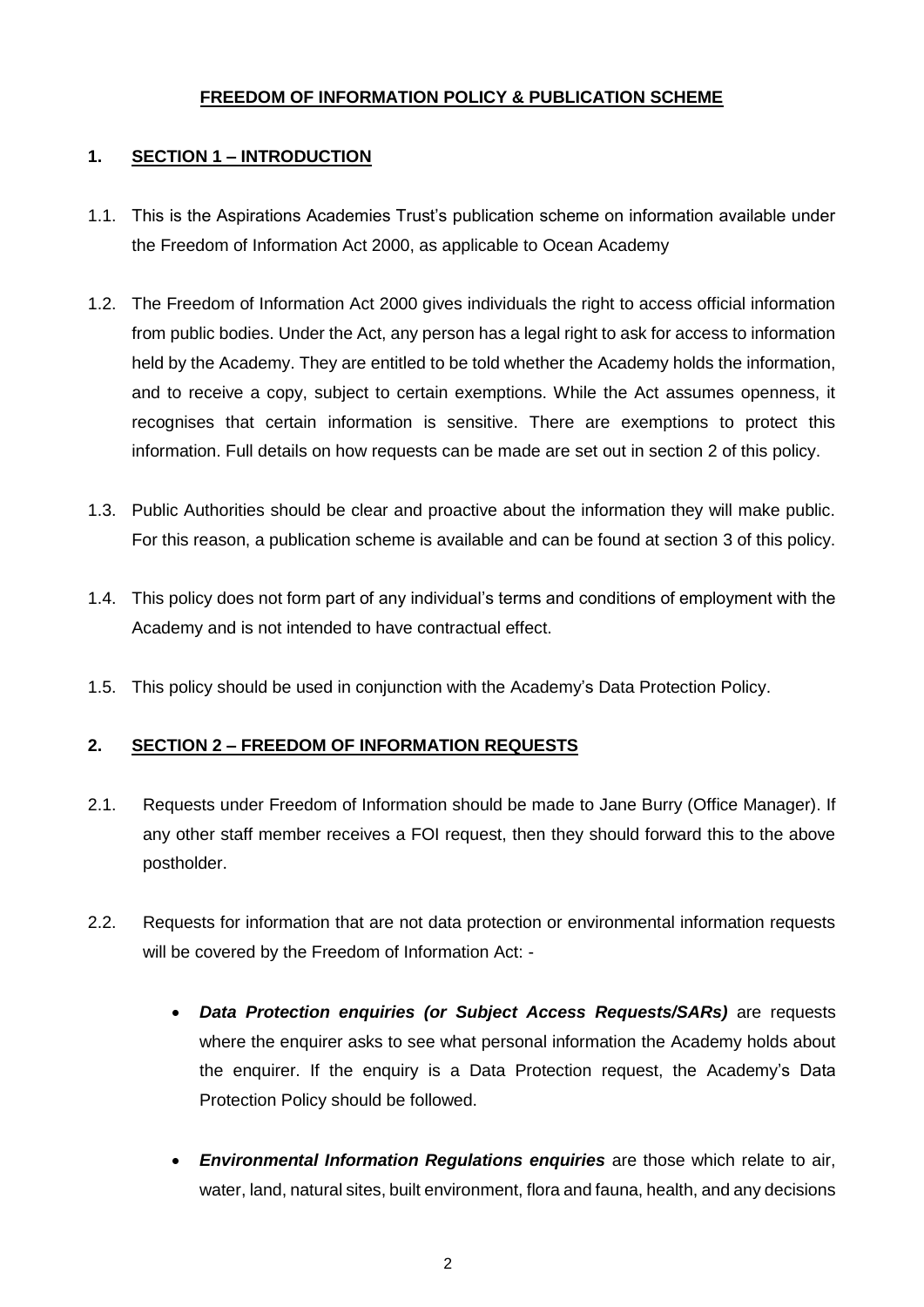and activities affecting any of these. These could, therefore, include enquiries about recycling, phone masts, Academy playing fields, car parking etc. If the enquiry is about environmental information, follow the guidance on the Department for Environment, Food and Rural Affairs (DEFRA) website.

- 2.3. Freedom of Information requests *must* be made in writing, (including email), and should include the enquirer's name, correspondence address (email addresses are allowed), and state what information they require. There must be enough information in the request to be able to identify and locate the information. If this information is covered by one of the other pieces of legislation (as referred to above), they will be dealt with under the relevant policy/procedure related to that request.
- 2.4. If the request is ambiguous and/or the Academy requires further information in order to deal with the request, the Academy will request this further information directly from the individual making the request. Please note that the Academy does not have to deal with the request until the further information is received. Therefore, the time limit starts from the date that the Academy receives all information required in order to deal with the request.
- 2.5. The requester does not have to mention the Act, nor do they have to say why they want the information. There is a duty to respond to all requests, telling the enquirer whether or not the information is held, and supplying any information that is held, except where exemptions apply. There is a time limit of 20 Academy<sup>1</sup> days (i.e. excluding Academy holidays) for responding to the request.

## **Information**

- 2.6. Provided all requirements are met for a valid request to be made, the Academy will provide the information that it holds (unless an exemption applies).
- 2.7. Information in this context is the information that relates to the business of the Academy:
	- That the Academy has created; or
	- That the Academy has received from another body or person; or
	- Held by another body on the Academy's behalf.

<sup>1</sup> <sup>1</sup> The Academy has 20 working days in which to respond to a request. Working days exclude Saturdays, Sundays, bank holidays, school holidays and inset or training days where pupils are not present. The maximum period in which the Academy have to respond (counting school holidays and inset days) is 60 days.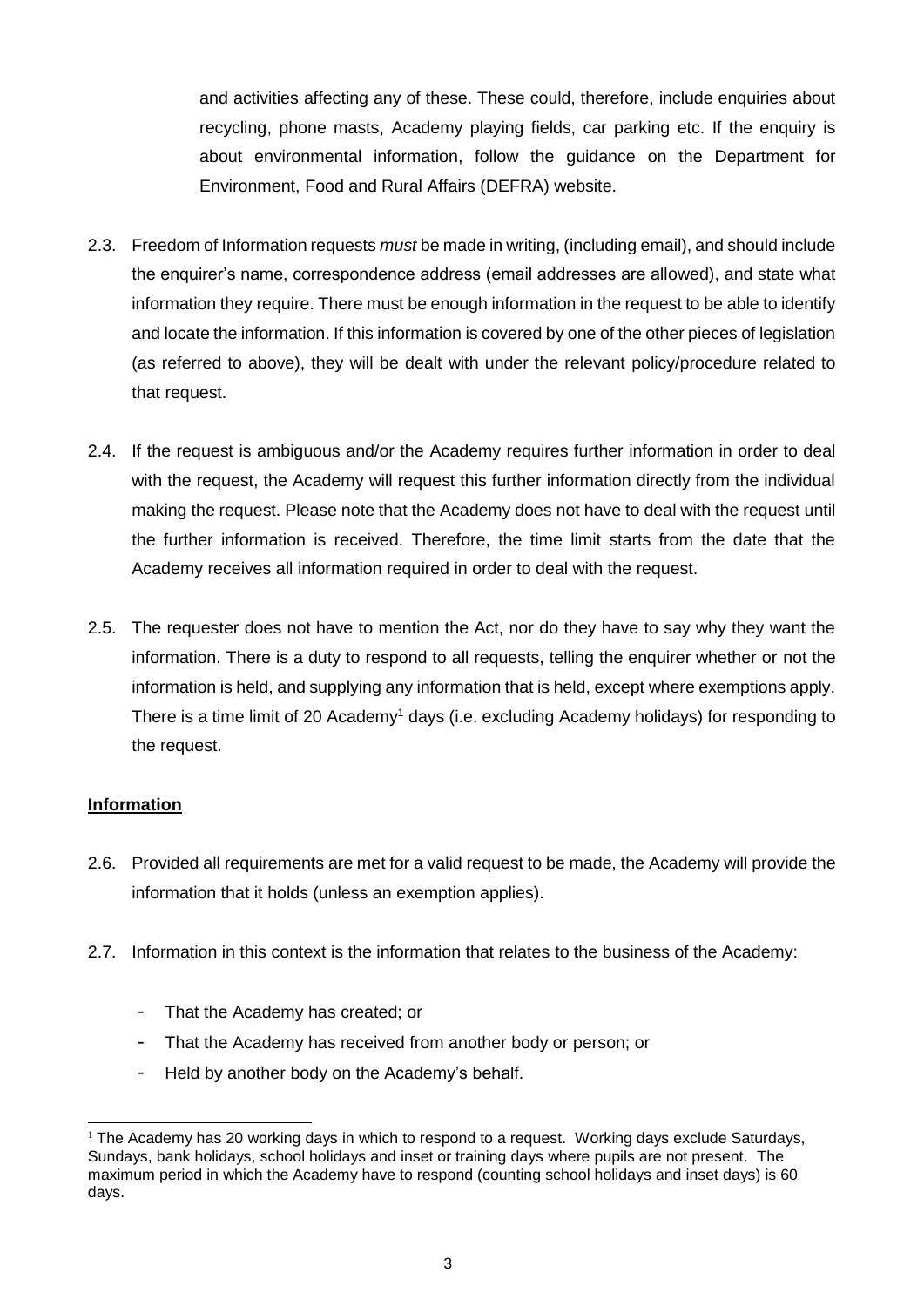- 2.8. Information means both hard copy and digital information, including email.
- 2.9. If the information is held by another public authority, such as the Local Authority, first check with them they hold it, then transfer the request to them. If this applies, the Academy will notify the enquirer that they do not hold the information and to whom they have transferred the request. The Academy will continue to answer any parts of the enquiry in respect of information it does hold.
- 2.10. When the Academy does not hold the information, it has *no duty to create or acquire it* just to answer the enquiry; although a reasonable search will be made before confirming whether the Academy has the information requested.
- 2.11. If the information requested is already in the public domain, for instance, through the Publication Scheme or on the Academy's website, the Academy will direct the enquirer to the information and explain how to access it.
- 2.12. The requester has the right to be told if the information requested is held by the Academy (subject to any of the exemptions). This obligation is known as the Academy's *duty to confirm or deny* that it holds the information. However, the Academy does not have to confirm or deny if:-
	- The exemption is an absolute exemption; or
	- In the case of qualified exemptions, confirming or denying would itself disclose exempted information.

## **Vexatious requests**

- 2.13. There is no obligation on the Academy to comply with vexatious requests. A vexatious request is one which is designed to cause inconvenience, harassment or expense rather than to obtain information, and would require a substantial diversion of resources or would otherwise undermine the work of the Academy. However, this does not provide an excuse for bad records management.
- 2.14. In addition, the Academy does not have to comply with repeated identical or substantially similar requests from the same applicant unless a reasonable interval has elapsed between requests.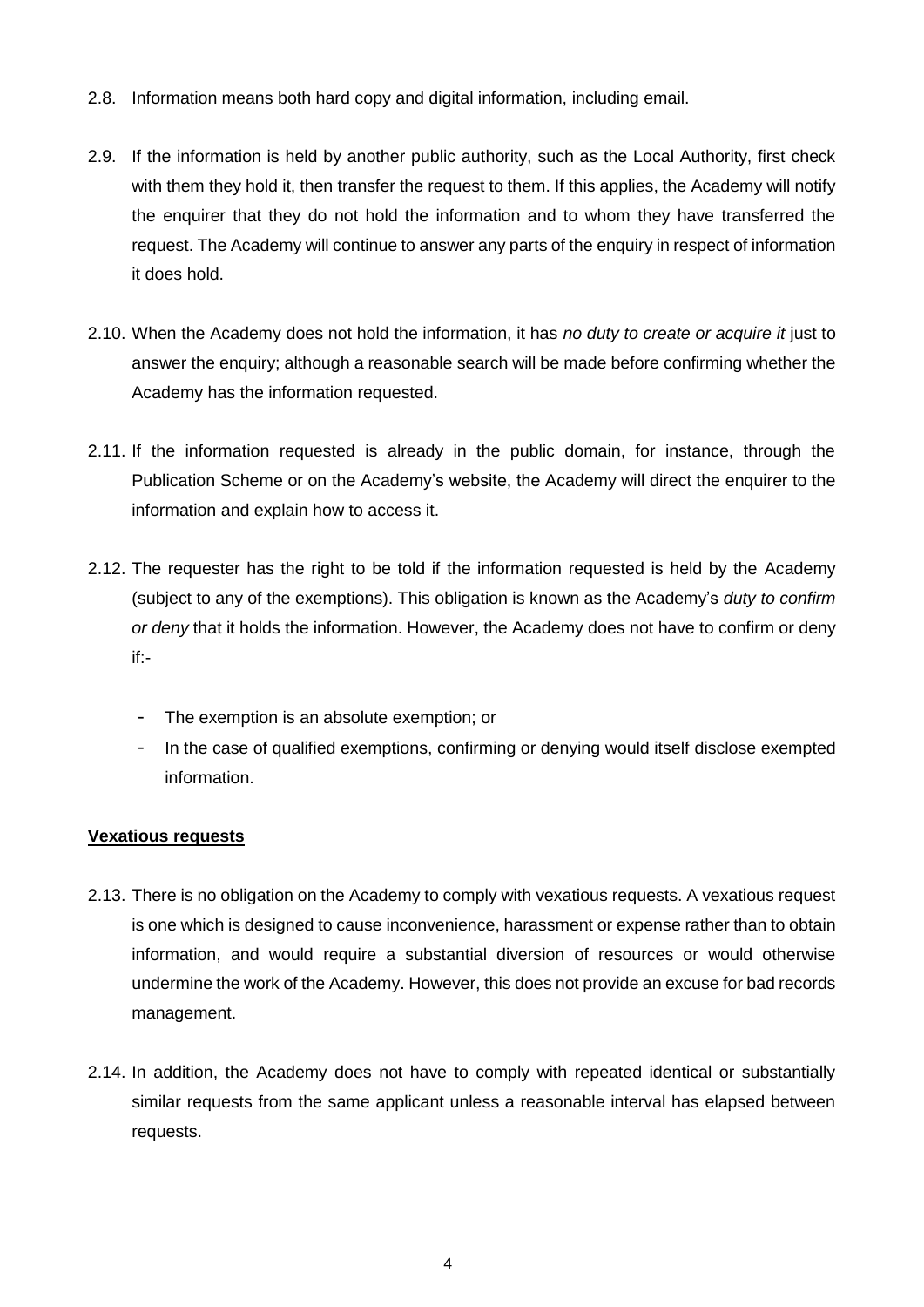## **Fees**

- 2.15. The Academy may charge the requester a fee for providing the requested information. This will be dependent on whether the staffing costs in complying with the request exceeds the threshold. At the time of establishing this Policy, the threshold is £450 with staff costs calculated at a fixed rate of £25 per hour (therefore 18 hours' work is required before the threshold is reached). *The threshold and hourly rate to be applied by the Academy will be adjusted in accordance with any future change to statutory provisions.*
- 2.16. If a request would cost less than the threshold, then the Academy can only charge for the cost of informing the applicant whether the information is held, and communicating the information to the applicant (e.g. photocopying, printing and postage costs).
- 2.17. When calculating costs/threshold, the Academy can take account of the staff costs/time in determining whether the information is held by the Academy, locating and retrieving the information, and extracting the information from other documents. The Academy will not take account of the costs involved with considering whether information is exempt under the Act.
- 2.18. If a request would cost more than the appropriate limit, (£450, subject to review as set out in 2.15) the Academy can turn the request down, answer and charge a fee or answer and waive the fee.
- 2.19. If the Academy is going to charge it will send the enquirer a fees notice. The Academy does not have to comply with the request until the fee has been paid. More details on fees can be found on the ICO website.
- 2.20. If planning to turn down a request for cost reasons, or charge a high fee, the applicant will be contacted in advance to discuss whether they would prefer the scope of the request to be modified so that, for example, it would cost less than the appropriate limit.
- 2.21. Where two or more requests are made to the Academy by different people who appear to be acting together or as part of a campaign the estimated cost of complying with any of the requests may be taken to be the estimated total cost of complying with them all.

#### **Time limits**

2.22. Compliance with a request must be prompt and within the time limit of 20 Academy days (see explanation on footnote page 3). Failure to comply could result in a complaint by the requester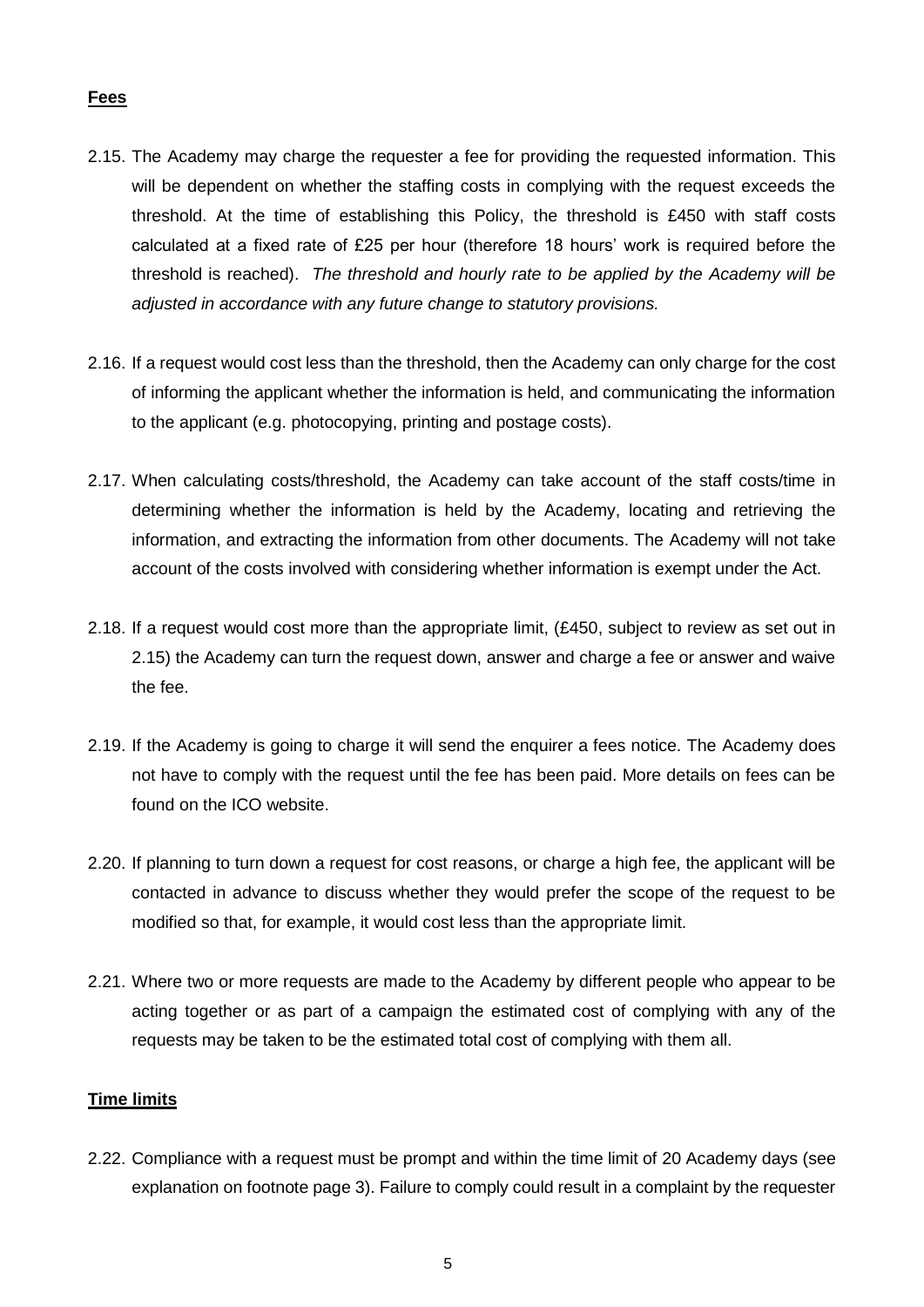to the Information Commissioner's Office. The response time starts counting as the first day from the next working day after the request is received (so if a request was received on Monday  $6<sup>th</sup>$  October the time limit would start from the next working day, Tuesday 7<sup>th</sup> October).

- 2.23. Where the Academy has asked the enquirer for more information to enable it to answer, the 20 Academy days start time begins when this further information has been received.
- 2.24. If some information is exempt this will be detailed in the Academy's response.
- 2.25. If a qualified exemption applies and the Academy needs more time to consider the public interest test, the Academy will reply in 20 Academy days stating that an exemption applies but include an estimate of the date by which a decision on the public interest test will be made. This should be within a "reasonable" time.
- 2.26. Where the Academy has notified the enquirer that a charge is to be made, the time period stops until payment is received.

## **Third party data**

- 2.27. Consultation of third parties may be required if their interests could be affected by release of the information requested, and any such consultation may influence the decision.
- 2.28. Consultation will be necessary where:
	- Disclosure of information may affect the legal rights of a third party, such as the right to have certain information treated in confidence or rights under Article 8 of the European Convention on Human Rights;
	- The views of the third party may assist the Academy to determine if information is exempt from disclosure; or
	- The views of the third party may assist the Academy to determine the public interest test.
- 2.29. Personal information requested by third parties is also exempt under this policy where release of that information would breach the Data Protection Act. If a request is made for a document (e.g. Governing Board minutes) which contains personal information, the release of which to a third party would breach the Data Protection Act, the document may be issued by blanking out the relevant personal information (redaction).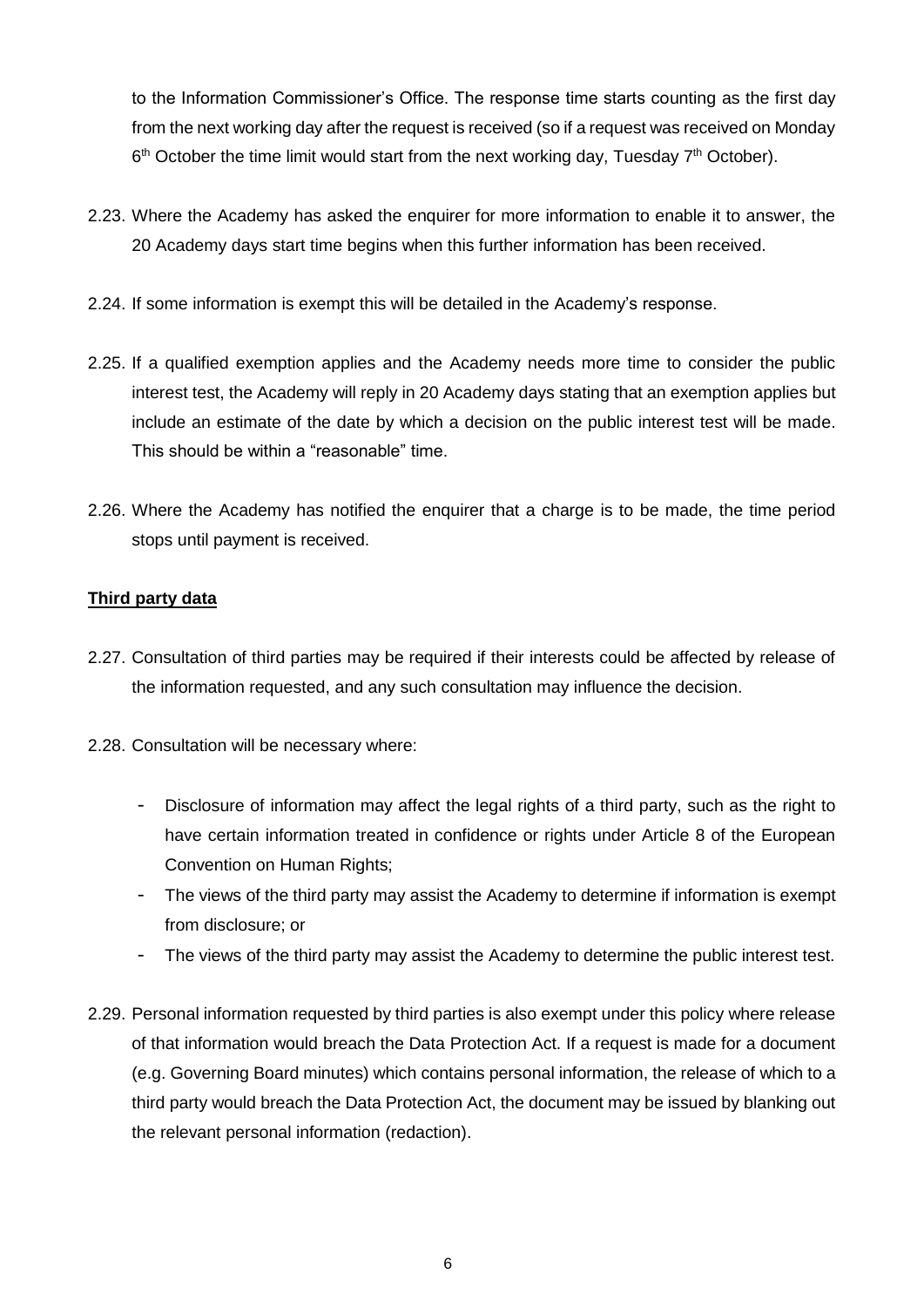## **Exemptions**

- 2.30. The presumption of the Freedom of Information Act is that the Academy will disclose information unless the Act provides a specific reason to withhold it. The Act recognises the need to preserve confidentiality and protect sensitive material in certain circumstances.
- 2.31. The Academy may refuse all/part of a request, if one of the following applies:
	- 1) There is an exemption to disclosure within the act;
	- 2) The information sought is not held;
	- 3) The request is considered vexatious or repeated; or
	- 4) The cost of compliance exceeds the threshold.
- 2.32. A series of exemptions are set out in the Act which allow the withholding of information in relation to an enquiry. Some are very specialised in their application (such as national security) and would not usually be relevant to Academies.
- 2.33. There are two general categories of exemptions:-
	- **1) Absolute**: where there is no requirement to confirm or deny that the information is held, disclose the information or consider the public interest; and
	- **2) Qualified**: where, even if an exemption applies, there is a duty to consider the public interest in disclosing information.

#### **Absolute exemptions**

- 2.34. There are eight absolute exemptions set out in the Act. However the following are the only absolute exemptions which will apply to the Academy:
	- Information accessible to the enquirer by other means (for example by way of the Academy's Publication Scheme);
	- National Security/Court Records;
	- Personal information (i.e. information which would be covered by the Data Protection Act);
	- Information provided in confidence.
- 2.35. If an absolute exemption exists, it means that disclosure is not required by the Act. However, a decision could be taken to ignore the exemption and release the information taking into account all the facts of the case if it is felt necessary to do so.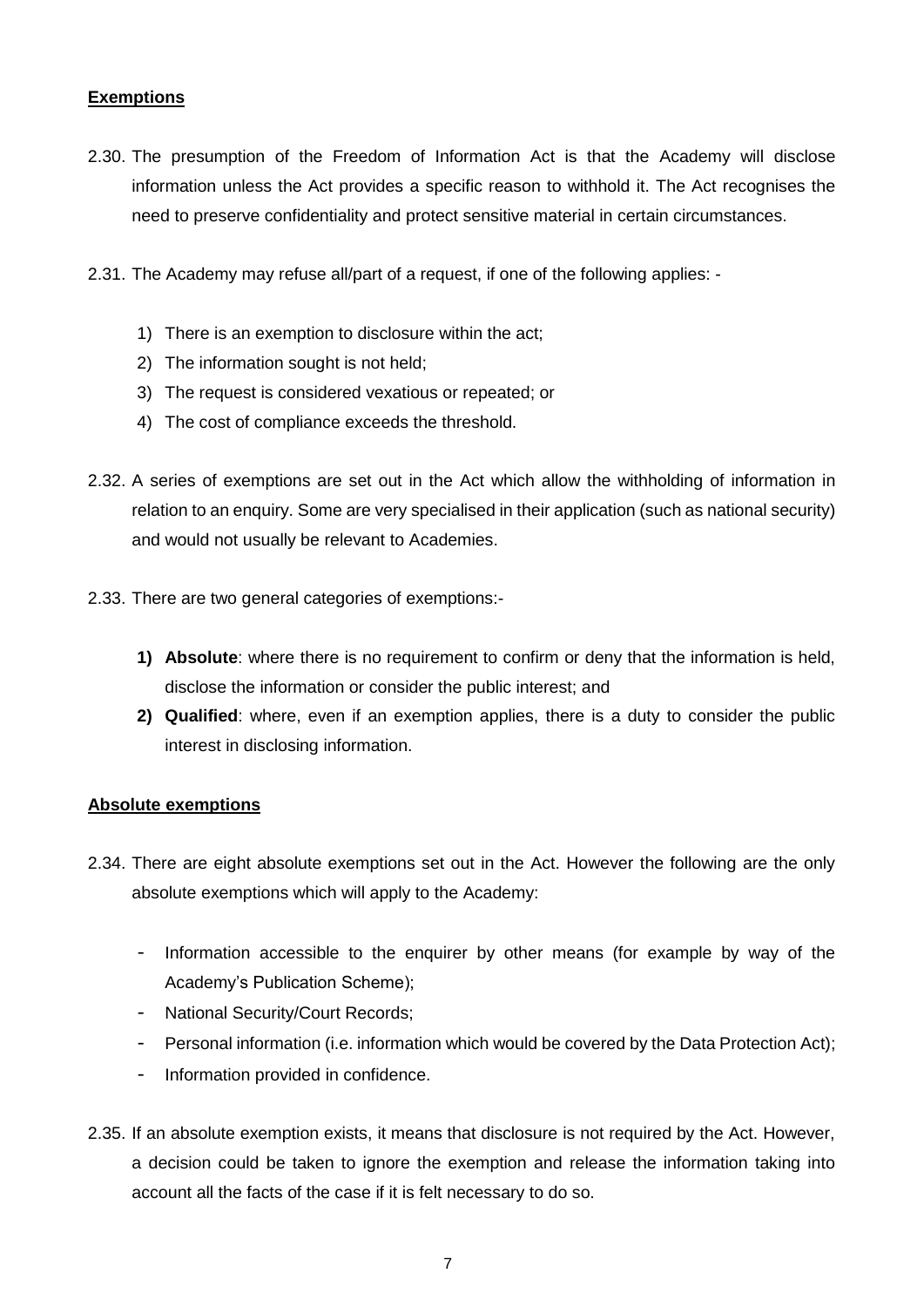## **Qualified exemptions**

- 2.36. If one of the below exemptions apply (i.e. a qualified disclosure), there is also a duty to consider the public interest in confirming or denying that the information exists and in disclosing information.
- 2.37. The qualified exemptions under the Act which would be applicable to the Academy are:
	- Information requested is intended for future publication (and it is reasonable in all the circumstances for the requester to wait until such time that the information is actually published);
	- Reasons of National Security;
	- Government/International Relations;
	- Release of the information is likely to prejudice any actual or potential legal action or formal investigation involving the Academy;
	- Law enforcement (i.e. if disclosure would prejudice the prevention or detection of crime, the prosecution of offenders or the administration of justice);
	- Release of the information would prejudice the ability of the Academy to carry out an effective audit of its accounts, resources and functions;
	- For Health and Safety purposes;
	- Information requested is Environmental information;
	- Information requested is subject to Legal professional privilege; and
	- For *Commercial Interest* reasons.
- 2.38. Where the potential exemption is a qualified exemption, the Academy will consider the public interest test to identify if the public interest in applying the exemption outweighs the public interest in disclosing it.
- 2.39. In all cases, before writing to the enquirer, the person given responsibility by the Academy for dealing with the request will need to ensure that the case has been properly considered, and that the reasons for refusal, or public interest test refusal, are sound.

#### **2.40. Refusal**

2.41. If it is decided to refuse a request, the Academy will send a refusals notice, which must contain:

- The fact that the responsible person cannot provide the information asked for;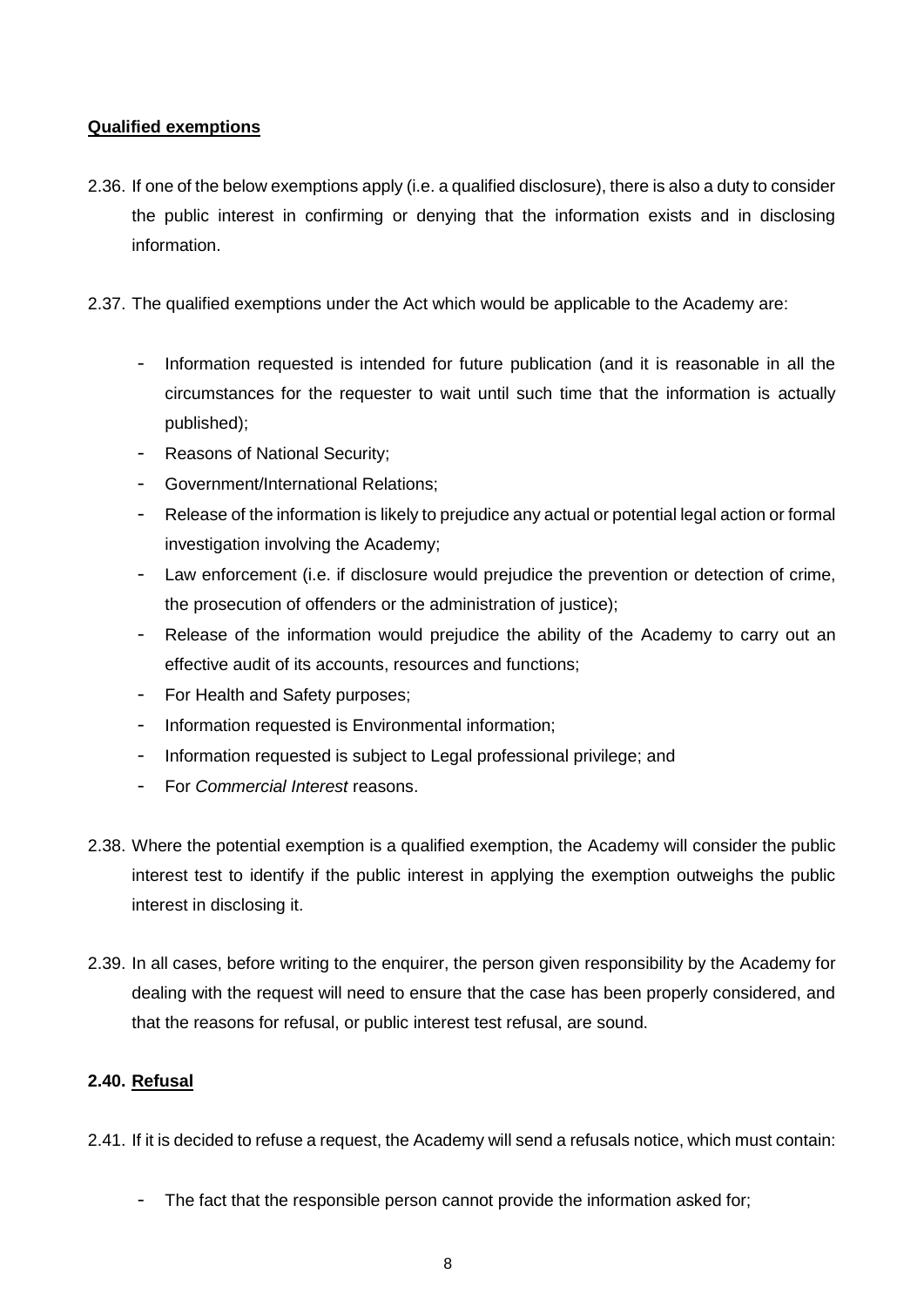- Which exemption(s) apply;
- Why the exemption(s) apply to this enquiry (if it is not self-evident);
- Reasons for refusal; and
- The Academy's complaints procedure.
- 2.42. For monitoring purposes and in case of an appeal against a decision not to release the information or an investigation by the Information Commissioner, the responsible person must keep a record of all enquiries where all or part of the requested information is withheld and exemptions are claimed. The record must include the reasons for the decision to withhold the information.

## **3. SECTION 3 – FREEDOM OF INFORMATION PUBLICATION SCHEME**

#### **Introduction**

- 3.1. This publication scheme follows a model approved by the Information Commissioner's Office.
- 3.2. This scheme is not a list of individual publications but rather a description of the classes of types of information that we are committed to publishing. This list is not an exhaustive list of all of the types of information that we publish. We try to proactively publish as much information as we can where the information would have a wider public interest.
- 3.3. This scheme does not include information that we consider to be sensitive, such as personal information, information prevented from disclosure by law or information about security matters.

#### **Classes of information**

- 3.4. There are six classes of information that we hold:
	- Who we are and what we do
	- What we spend and how we spend it
	- What our priorities are and how we are doing
	- How we make decisions
	- Our policies and procedures
	- The services we offer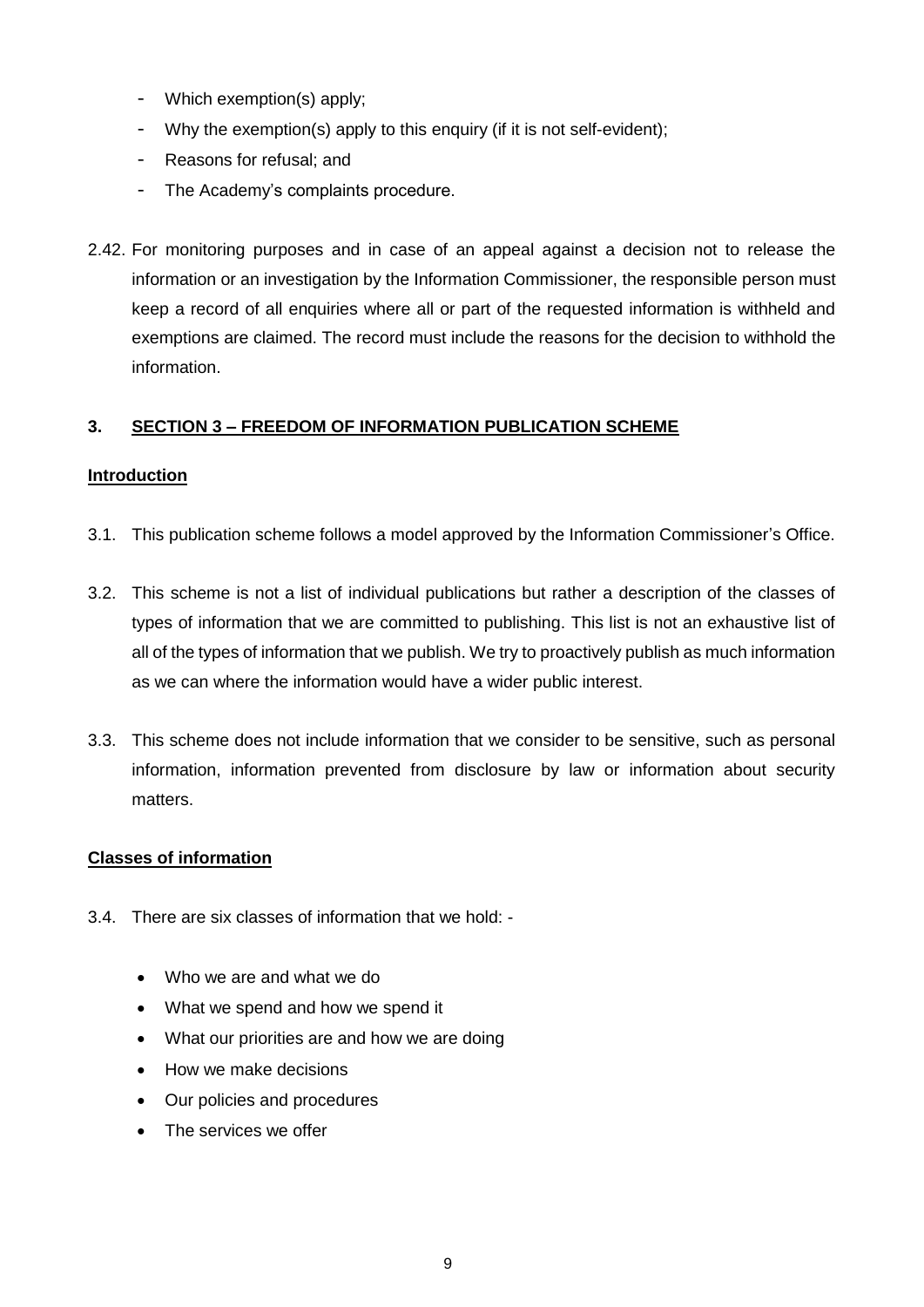#### **Making information available**

- 3.5. Information will generally be made available on the Academy's website. Where it is not possible to include this information on the Academy's website, or when an individual does not wish to access the information by the website the Academy will indicate how information can be obtained by other means and provide it by those means. This may be detailed in response to a request or within the scheme itself. This will usually be by way of a paper copy.
- 3.6. In some exceptional circumstances, some information may be available only by viewing in person. Where this manner is specified, contact details will be provided. An appointment to view the information will be arranged within a reasonable timescale.
- 3.7. Information will be provided in the language in which it is held or in such other language that is legally required. Where we are legally required to translate any information, we shall do so.

## **Charges for information published under this scheme**

- 3.8. The Academy may charge individuals for information published under this scheme. The purpose of this scheme is to make the maximum amount of information readily available at the minimum inconvenience and cost to the public. Charges made by the Academy for routinely published material will be justified and transparent and kept to a minimum.
- 3.9. Material which is published and accessed on the website will be provided free of charge.
- 3.10. Charges may be made for information subject to a charging regime specified by law.
- 3.11. Charges will be made to cover:
	- Photocopying;
	- Postage and Packaging; &
	- The costs directly incurred as a result of viewing information.
- 3.12. Single copies of information requested which are covered by the publication scheme will be provided free unless otherwise stated within the scheme. If the request involved a large amount of photocopying, printing or postage, then this may be at a cost. If this is the case we will let you know as well as let you know the cost before fulfilling your request.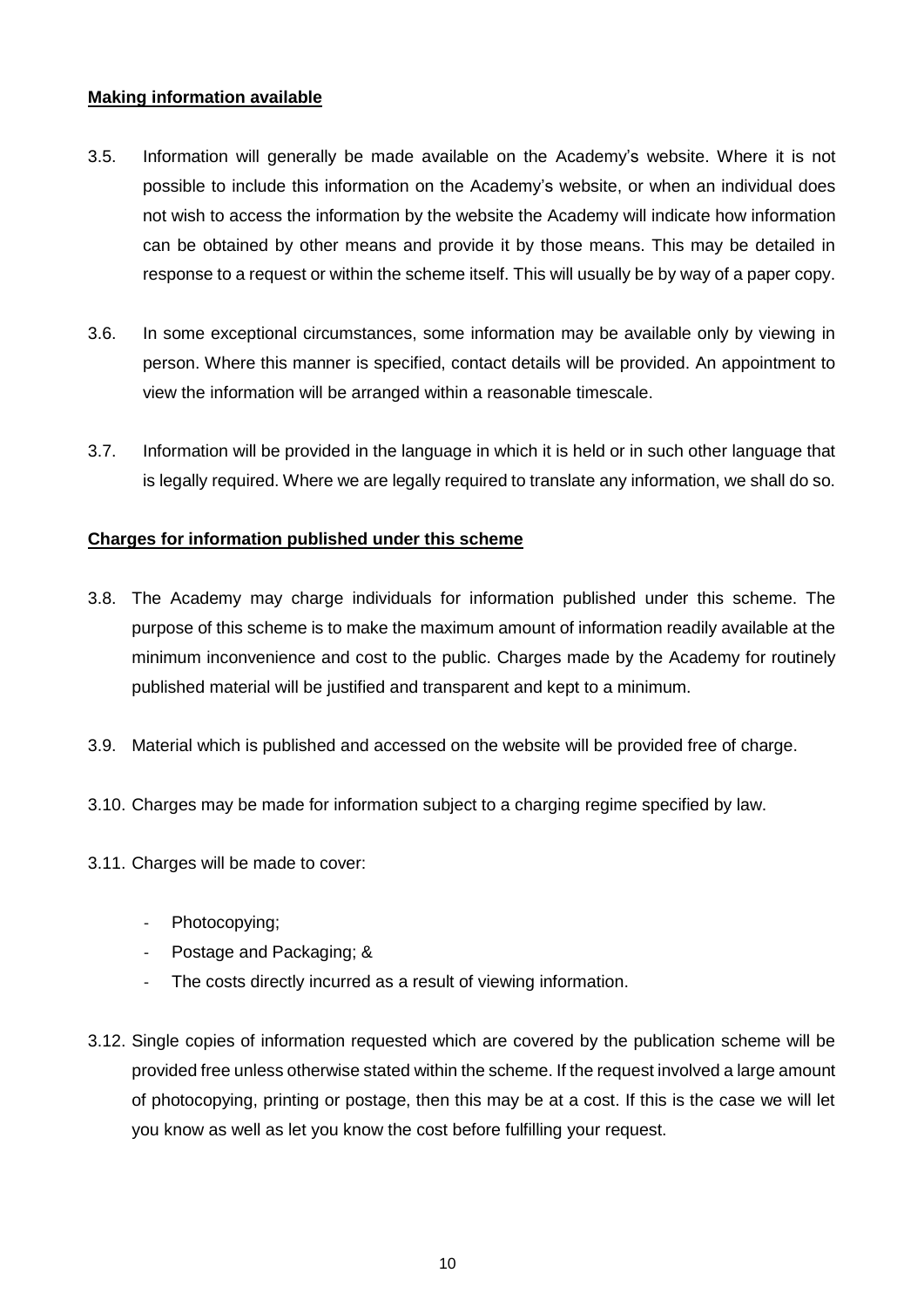#### **How to request information**

3.13. If you require a paper version of any of the documents within the scheme please contact the Academy using the contact details below.

Telephone: 01202 606888 Email: office@ocean-aspirations.org Address: Ocean Academy, Constitution Hill Road, Poole, Dorset. BH14 0PZ

Please mark all correspondence *Publication Scheme Request* in order to help us process your request quickly. If the information you are looking for isn't available via the scheme, you can still contact the Academy to ask if we have this information.

#### **The publication schedule**

3.14. The publication schedule is set in the following tables.

| Who we are and<br>what we do                                                                                        | <b>Description</b>                                                                                                                                                                                                                                                                                                                                                                                                                                                                                                                                                                                                                                                                                                                                                                                                                                                                                                                                                                                                                                                                                                                                                                                                                                                                                                                                                                                                                                                                                                                                                                                                                                                                                          |
|---------------------------------------------------------------------------------------------------------------------|-------------------------------------------------------------------------------------------------------------------------------------------------------------------------------------------------------------------------------------------------------------------------------------------------------------------------------------------------------------------------------------------------------------------------------------------------------------------------------------------------------------------------------------------------------------------------------------------------------------------------------------------------------------------------------------------------------------------------------------------------------------------------------------------------------------------------------------------------------------------------------------------------------------------------------------------------------------------------------------------------------------------------------------------------------------------------------------------------------------------------------------------------------------------------------------------------------------------------------------------------------------------------------------------------------------------------------------------------------------------------------------------------------------------------------------------------------------------------------------------------------------------------------------------------------------------------------------------------------------------------------------------------------------------------------------------------------------|
|                                                                                                                     |                                                                                                                                                                                                                                                                                                                                                                                                                                                                                                                                                                                                                                                                                                                                                                                                                                                                                                                                                                                                                                                                                                                                                                                                                                                                                                                                                                                                                                                                                                                                                                                                                                                                                                             |
| Information relating<br>to the Governing<br>Board of the<br>Academy:<br><b>South Coast</b><br><b>District Board</b> | Information contained in official governing board documents including<br>the Trustees' annual report:-<br>Who is who<br>$\bullet$<br>Basis of governors' appointment<br>$\bullet$<br>The manner in which the governing board is constituted<br>$\bullet$<br>Category of the Academy<br>$\bullet$<br>A statement on progress in implementing the action plan<br>$\bullet$<br>drawn up following an inspection<br>Agreed minutes from regional board and trustee meetings<br>$\bullet$<br>A financial statement – including gifts made to the Academy<br>$\bullet$<br>and amounts paid to governors/trustees for expenses<br>Information about the implementation of the governing<br>$\bullet$<br>booard's policy on pupils with special educational needs and<br>any changes to the policy during the last year<br>A description of arrangements for the admission of pupils with<br>$\bullet$<br>disabilities, including details of the steps to prevent disabled<br>students being treated less favourably than other pupils,<br>details of existing facilities to assist access to the Academy by<br>pupils with disabilities, the accessibility plan covering future<br>policies for increasing access by those with disabilities to the<br>Academy<br>A statement of policy on whole staff development identifying<br>$\bullet$<br>how teacher's professional development impacts on teaching<br>and learning.<br>Number of pupils on roll and rates of pupils authorised and<br>$\bullet$<br>unauthorised absence<br>National curriculum assessment results for appropriate key<br>$\bullet$<br>stages with national summary figures<br>Instruments of government, including the date it takes effect |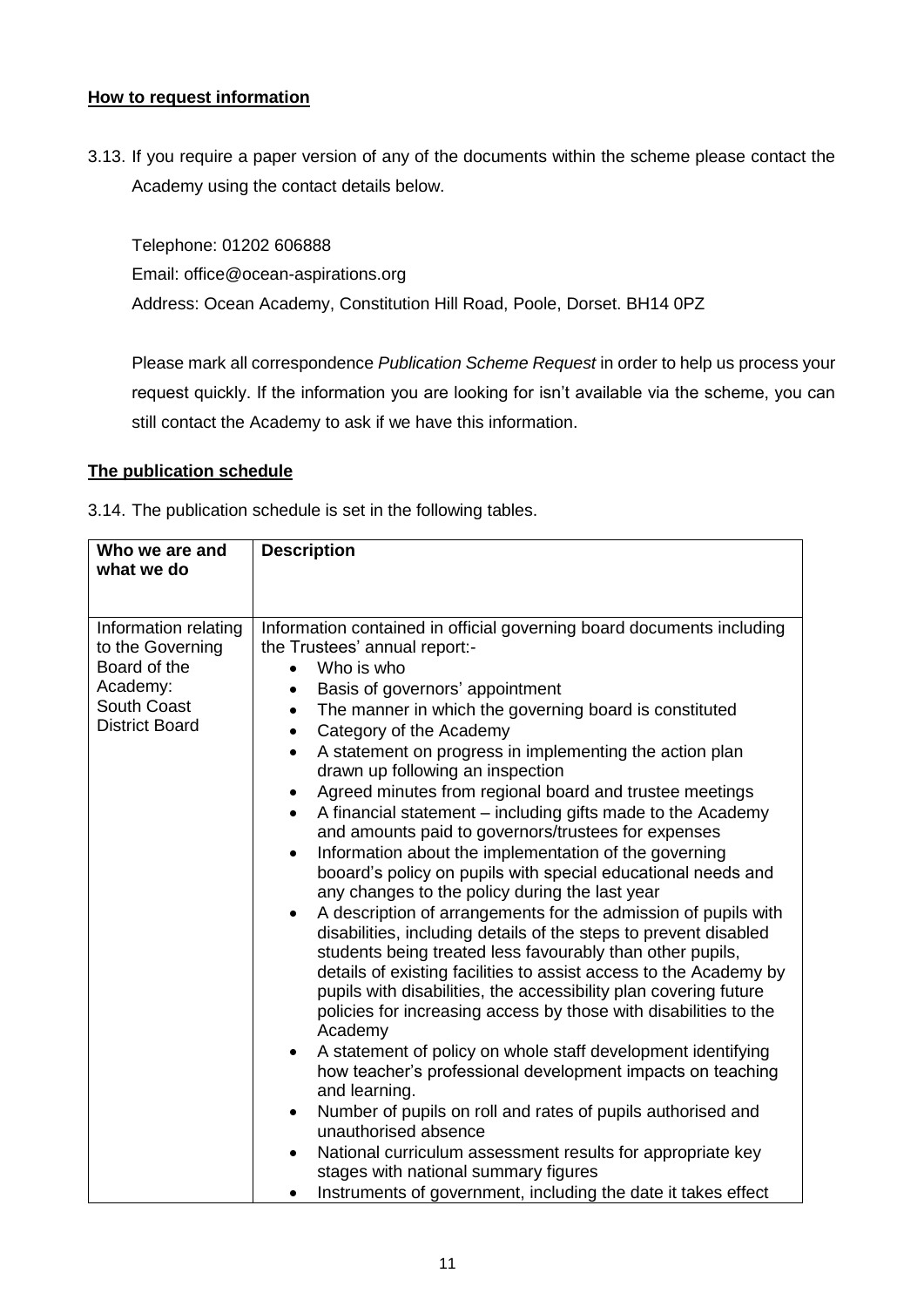|                                           | The term of office of each category of governor/trustee if it<br>$\bullet$<br>lasts less than 4 years and the name of anybody entitled to<br>appoint any category of governor/trustee                                                                                                                                                                                                                                                                                                                                                                                                  |
|-------------------------------------------|----------------------------------------------------------------------------------------------------------------------------------------------------------------------------------------------------------------------------------------------------------------------------------------------------------------------------------------------------------------------------------------------------------------------------------------------------------------------------------------------------------------------------------------------------------------------------------------|
| Academy<br>prospectus and / or<br>website | The name, address, website and telephone number of the<br>$\bullet$<br>Academy and the type of Academy<br>The name of the Academy's Principal<br>$\bullet$<br>The Academy's staffing structure<br>$\bullet$<br>Information about the Academy's policy on providing for pupils<br>$\bullet$<br>with special educational needs<br>Statement on the Academy's aims and values<br>$\bullet$<br>Information on the Academy's policy on admissions<br>$\bullet$<br>Academy term dates, times and attendance<br>Uniform<br>Number of pupils on roll and rates of student absence<br>$\bullet$ |

| What we spend and how<br>we spend it                                  | <b>Description</b>                                                                                                                                                                                                 |
|-----------------------------------------------------------------------|--------------------------------------------------------------------------------------------------------------------------------------------------------------------------------------------------------------------|
| Financial statement for the<br>current and previous<br>financial year | Relating to projected and actual income and expenditure,<br>procurement, contracts and financial audit. Includes budget<br>plans, financial statements and financial audit reports                                 |
| Details of expenditure                                                | Sets out details of items of expenditure over £5,000 including<br>the cost, name of supplier and information about the<br>transaction                                                                              |
| Procurement and contracts                                             | Details of the procurement and contracts the Academy has<br>entered into or details relating to the organisation who has<br>carried out this process on the Academy's behalf (for example<br>the local authority). |
| Pay policy                                                            | A copy of the pay policy that the Academy uses to govern staff<br>pay.                                                                                                                                             |
| Allowances                                                            | Details of allowances and expenses that can be incurred by<br>staff and governors/trustees.                                                                                                                        |
| <b>Pupil Premium</b>                                                  | How the Academy uses pupil premium.                                                                                                                                                                                |
| Utilities and Academy<br>running expenditure                          | Details of the Academy's overheads and running costs.                                                                                                                                                              |

| What our priorities are<br>and how we are doing        | <b>Description</b>                                                                                                                                                                                                       |
|--------------------------------------------------------|--------------------------------------------------------------------------------------------------------------------------------------------------------------------------------------------------------------------------|
| Ofsted report                                          | A published report of the outcome of our latest Ofsted<br>inspection.                                                                                                                                                    |
| Performance management<br>Policy                       | Statement of procedures adopted by the governing board<br>relating to the performance management of staff and the<br>annual report of the Trust's Managing Director on the<br>effectiveness of appraisal procedures.     |
| Charging and remissions<br>policies                    | A statement of the Academy's policy with respect to charges<br>and remissions for any optional extra or board and lodging for<br>which charges are permitted, for example Academy<br>publications, music tuition, trips. |
| <b>Health and Safety Policy</b><br>and Risk Assessment | Statement of general policy with respect to health and safety<br>at work of employees (and others) and the organisation and<br>arrangements for carrying out the policy.                                                 |
| <b>Staff Conduct, Discipline</b><br>and Grievance      | Statement of procedure for regulating conduct and discipline<br>of Academy staff and procedures by which staff may seek<br>redress for grievance.                                                                        |